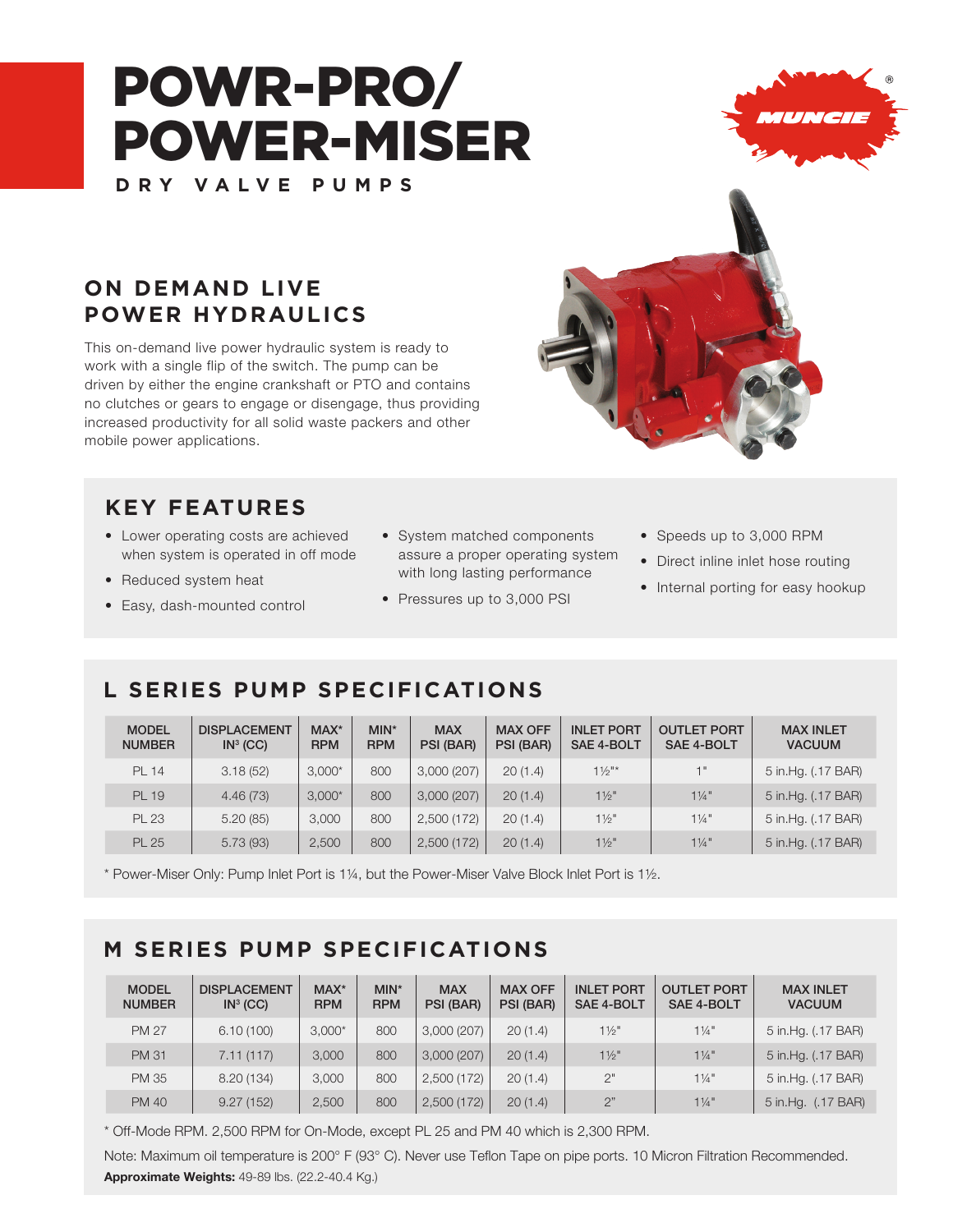### **POWR-PRO INSTALLATION DIMENSIONS**

#### L Series

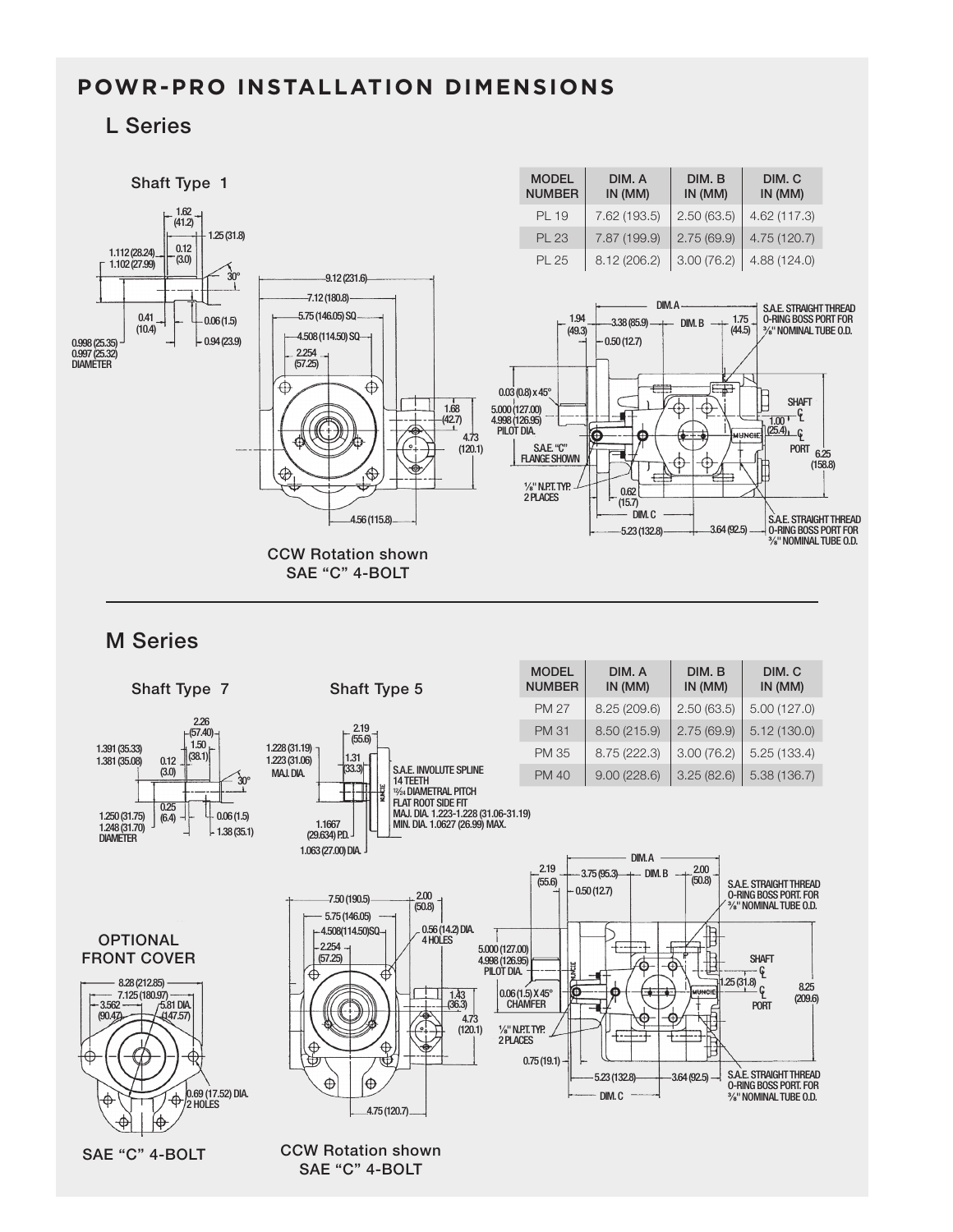### **POWER-MISER INSTALLATION DIMENSIONS**

#### L Series



| <b>MODEL</b><br><b>NUMBER</b> | DIM. A<br>IN (MM) | DIM. B<br>IN (MM) | DIM. C<br>$IN$ (MM) |
|-------------------------------|-------------------|-------------------|---------------------|
| PL 14                         | 7.12 (180.8)      | 2.00(50.8)        | 4.38(111.3)         |
| PL 19                         | 7.62 (193.5)      | 2.50(63.5)        | 4.62 (117.3)        |
| PL 23                         | 7.87 (199.9)      | 2.75(69.9)        | 4.75 (120.7)        |
| PL 25                         | 8.12 (206.2)      | 3.00(76.2)        | 4.88 (124.0)        |



#### M Series



| <b>MODEL</b><br><b>NUMBER</b> | DIM. A<br>IN (MM) | DIM. B<br>IN (MM) | DIM. C<br>IN (MM) |  |
|-------------------------------|-------------------|-------------------|-------------------|--|
| <b>PM 27</b>                  | 8.25 (209.6)      | 2.50(63.5)        | 5.00(127.0)       |  |
| <b>PM 31</b>                  | 8.50 (215.9)      | 2.75(69.9)        | 5.12(130.0)       |  |
| <b>PM 35</b>                  | 8.75 (222.3)      | 3.00(76.2)        | 5.25(133.4)       |  |
| <b>PM 40</b>                  | 9.00(228.6)       | 3.25(82.6)        | 5.38(136.7)       |  |







 $\overline{\mathsf{m}}$ 1<br>ע'

Pump